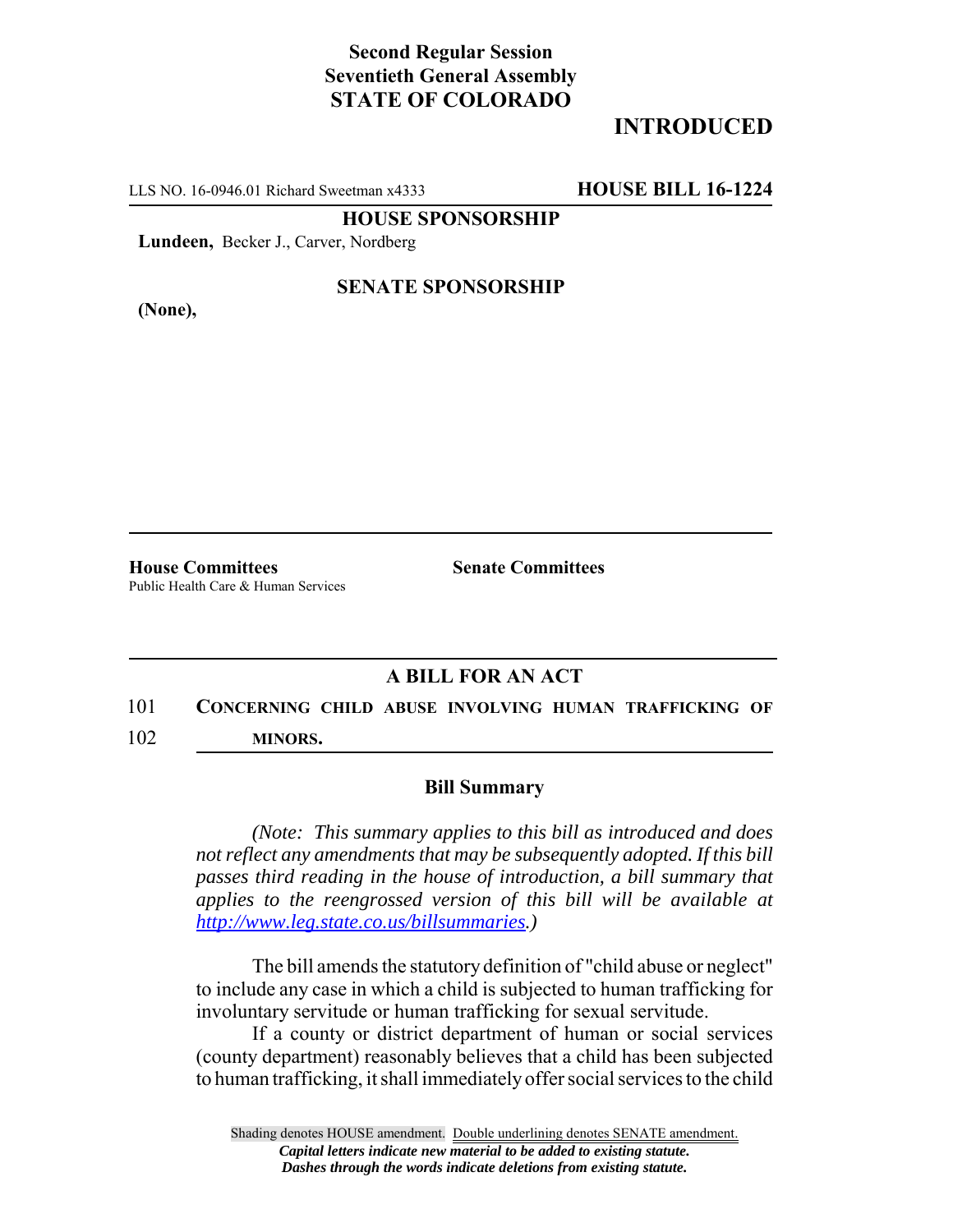and to his or her family, and the county department may file a petition in court on behalf of the child. If immediate removal is necessary to protect the child or other children under the same care from further abuse, the child or children may be placed in protective custody.

The department of human services and each county department shall implement a uniform screening tool that includes questions that are intended to identify children who are victims of human trafficking for involuntary servitude or human trafficking for sexual servitude or who are at risk of being such victims.

 *Be it enacted by the General Assembly of the State of Colorado:* **SECTION 1.** In Colorado Revised Statutes, 19-1-103, **add** (1) (a) (VIII) as follows: **19-1-103. Definitions - repeal.** As used in this title or in the specified portion of this title, unless the context otherwise requires: (1) (a) "Abuse" or "child abuse or neglect", as used in part 3 of article 3 of this title, means an act or omission in one of the following categories that threatens the health or welfare of a child: (VIII) ANY CASE IN WHICH A CHILD IS SUBJECTED TO HUMAN TRAFFICKING OF A MINOR FOR INVOLUNTARY SERVITUDE, AS DESCRIBED 11 IN SECTION 18-3-503, C.R.S., OR HUMAN TRAFFICKING OF A MINOR FOR SEXUAL SERVITUDE, AS DESCRIBED IN SECTION 18-3-504, C.R.S. **SECTION 2.** In Colorado Revised Statutes, 19-3-308, **add** (4) (c) as follows: **19-3-308. Action upon report of intrafamilial, institutional, or third-party abuse - investigations - child protection team - rules.** (4) (c) UPON THE RECEIPT OF A REPORT, IF THE COUNTY DEPARTMENT REASONABLY BELIEVES THAT A CHILD HAS BEEN A VICTIM OF INTRAFAMILIAL, INSTITUTIONAL, OR THIRD-PARTY ABUSE OR NEGLECT IN WHICH HE OR SHE HAS BEEN SUBJECTED TO HUMAN TRAFFICKING OF A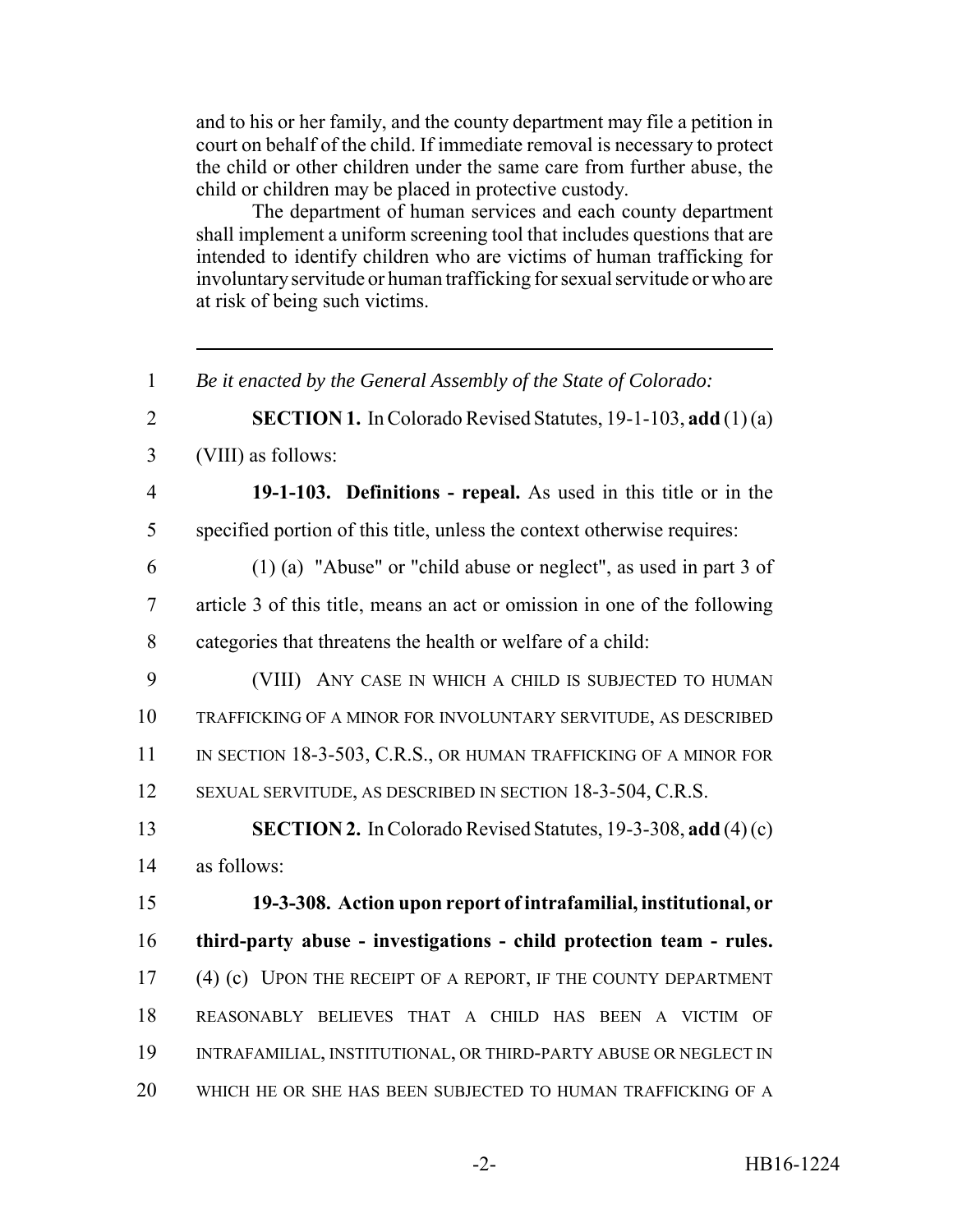MINOR FOR INVOLUNTARY SERVITUDE, AS DESCRIBED IN SECTION 18-3-503, C.R.S., OR HUMAN TRAFFICKING OF A MINOR FOR SEXUAL SERVITUDE, AS DESCRIBED IN SECTION 18-3-504, C.R.S., IT SHALL IMMEDIATELY OFFER SOCIAL SERVICES TO THE CHILD WHO IS THE SUBJECT OF THE REPORT AND TO HIS OR HER FAMILY, AND IT MAY FILE A PETITION IN THE JUVENILE COURT OR THE DISTRICT COURT WITH JUVENILE JURISDICTION ON BEHALF OF SUCH CHILD. IF, BEFORE THE INVESTIGATION IS COMPLETED, THE OPINION OF THE INVESTIGATORS IS THAT ASSISTANCE OF THE LOCAL LAW ENFORCEMENT AGENCY IS NECESSARY FOR THE PROTECTION OF THE CHILD OR OTHER CHILDREN UNDER THE SAME CARE, THE COUNTY DEPARTMENT SHALL NOTIFY THE LOCAL LAW ENFORCEMENT AGENCY. IF IMMEDIATE REMOVAL IS NECESSARY TO PROTECT THE CHILD OR OTHER CHILDREN UNDER THE SAME CARE FROM FURTHER ABUSE, THE CHILD OR CHILDREN MAY BE PLACED IN PROTECTIVE CUSTODY IN ACCORDANCE WITH SECTIONS 19-3-401 (1) (a) AND 19-3-405.

 **SECTION 3.** In Colorado Revised Statutes, **add** 19-3-317 as follows:

 **19-3-317. Screening tool - human trafficking.** ON AND AFTER THE EFFECTIVE DATE OF THIS SECTION, PURSUANT TO THE FEDERAL "PREVENTING SEX TRAFFICKING AND STRENGTHENING FAMILIES ACT", PUB.L. 113-183, THE DEPARTMENT AND EACH COUNTY DEPARTMENT, AS DEFINED IN SECTION 19-1-103 (32) (a), SHALL IMPLEMENT A UNIFORM 23 SCREENING TOOL THAT INCLUDES QUESTIONS THAT ARE INTENDED TO IDENTIFY CHILDREN WHO ARE VICTIMS OF HUMAN TRAFFICKING OF A MINOR FOR INVOLUNTARY SERVITUDE, AS DESCRIBED IN SECTION 18-3-503, C.R.S., OR HUMAN TRAFFICKING OF A MINOR FOR SEXUAL SERVITUDE, AS DESCRIBED IN SECTION 18-3-504, C.R.S., OR WHO ARE AT